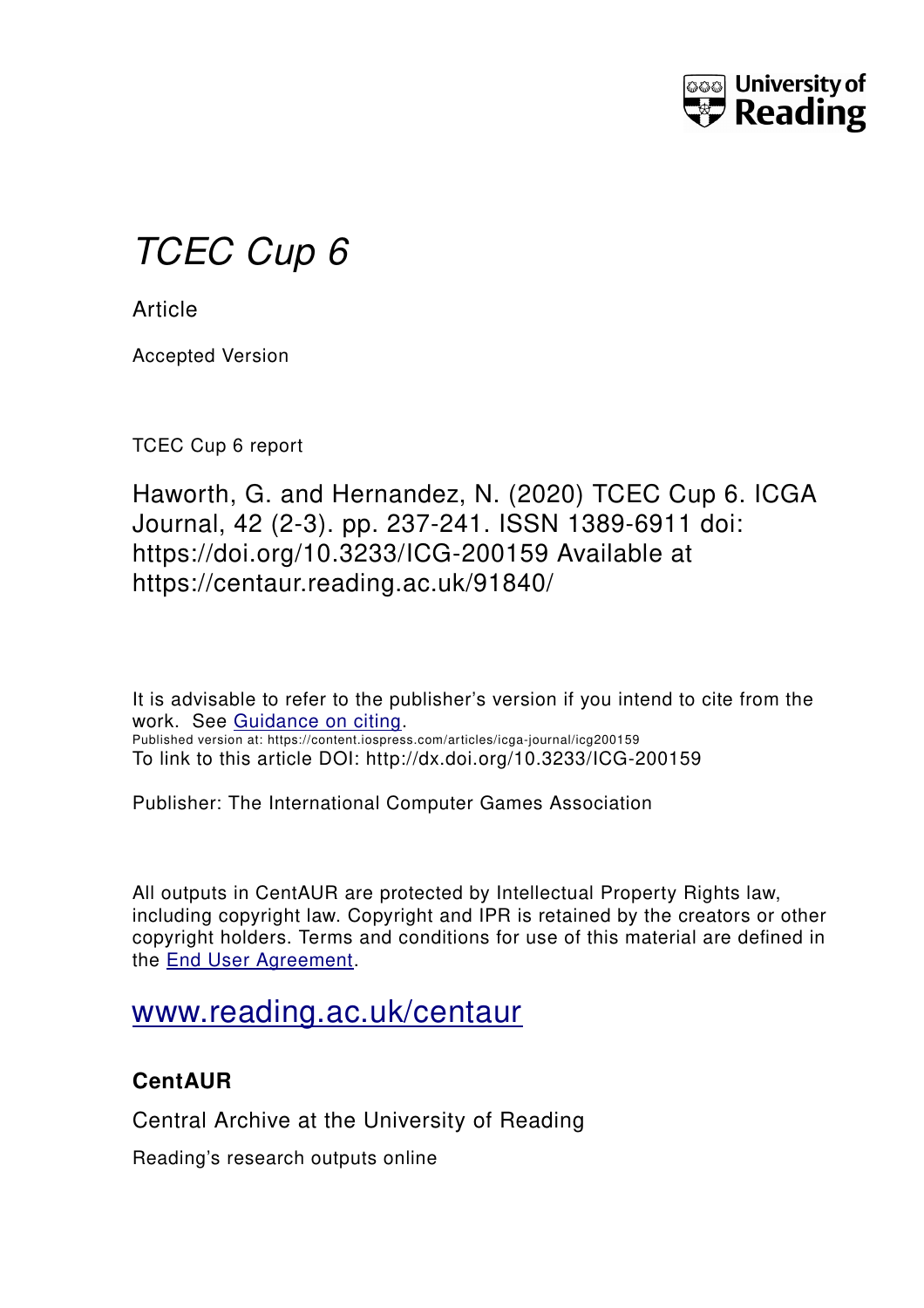### TCEC Cup 6

Guy Haworth and Nelson Hernandez<sup>1</sup> *Reading, UK and Maryland, USA*

The TCEC Cup 6 knockout event was the last of TCEC Season 18, began on July  $17<sup>th</sup>$  2020 with the usual brisk  $30'+5''$  Rapid tempo. It involved the top 32 engines of the TCEC18 championship and used the rules of TCEC Cup 5 (CPW, 2020; Haworth and Hernandez, 2020a/b). Matches were 'best of four' and tie-breaks consisted of further 'same opening' mini-matches of two games.

This time, a different 'equal distance' pairing was used, with playing seed  $s+2^{5-r}$  (rather than  $2^{6-r}-s+1$ ) in round *r* if the wins all go to the higher seed. Thus, seed *s1* plays *s17*, *s9*, …, *s2* if all survive long enough. The higher seed is listed first in Table 1. This pairing also adheres to the Postponement Principle of keeping top seeds apart but stiffens the competition for the top quarter of the seeding and reduces the likelihood of protracting matches far into a tie-break – at least, in the early rounds. Here, seed *s* is not sentient and therefore not in a position to wish it was seed *s+1*!

The second author here allocated openings of 4, 8, 12 and 16 ply to the first four rounds: Jeroen Noomen's openings for the finals came from his Superfinal books for TCEC seasons 9-18. Both chose randomly with some regard for frequency over the board providing the usual variety of play.



Fig. 1. Logos for TCEC Cup engines in seeded order (STOCKFISH  $\rightarrow$  LEELA CHESS ZERO  $\rightarrow \dots \rightarrow$  ASYMPTOTE).

As in previous TCEC Cup events, interest focused on engine's actual performance *%P* compared with their expected performance  $E\%P$  implied by TCEC Elo difference *Elo*  $\Delta$ . How long will it be before STOCKFISH concedes a half-point?! The accuracy of the TCEC Elos is always a matter for debate, especially for the newer engines, and TCEC was about to appraise these relative to CCRL ratings. The upgrades to some eighteen of the engines – 'kudos' to their authors - and the influence of the random openings (even when games are repeated with colours flipped) are two other factors which can affect the match results.

 $\overline{a}$ 

<sup>&</sup>lt;sup>1</sup> Corresponding author: g.haworth@reading.ac.uk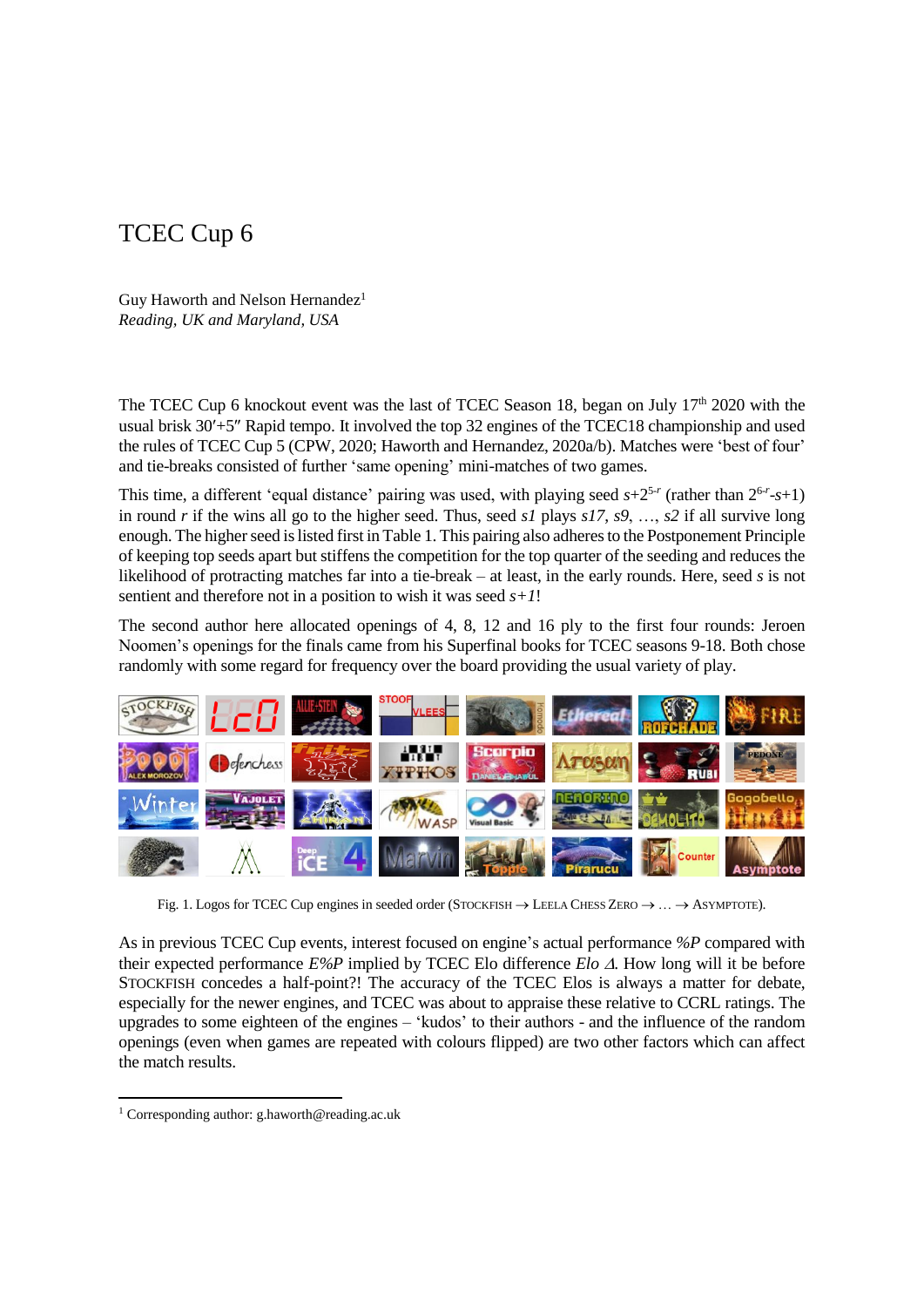#### **1 Round 1**

 $\overline{\phantom{a}}$ 

Table 1. TCEC Cup 6: round one results from the winner's perspective.<sup>2</sup>

| αβ | $\#$ | new <sup>'</sup>          | Elo<br>Δ | Elo                          | Tier  | Seed | <b>Round 1 Pairings</b>                       |  | $E\%P$ | <b>Round 1 Results</b>                           | #g | $\%P$  | par      |
|----|------|---------------------------|----------|------------------------------|-------|------|-----------------------------------------------|--|--------|--------------------------------------------------|----|--------|----------|
| St | 01   |                           | 222      | 3551 P 01                    |       |      | Stockfish 2020071122                          |  | 78.14  | Stockfish, 3-0: 111                              | 3  | 100.00 | $^{+}$   |
| Wi |      |                           |          | 3329 2 17                    |       |      | Winter 0.8.4a                                 |  |        |                                                  |    |        |          |
| Bo | 02   |                           | 144      | 3424 1 09                    |       |      | Booot 6.4                                     |  | 69.29  | Igel, $2\frac{1}{2}$ - $\frac{1}{2}$ : 1=1       | 3  | 16.67  |          |
| Ig |      |                           |          | 3280 3 25                    |       |      | Igel 2.6-dev-3                                |  |        |                                                  |    |        |          |
| Ko | 03   |                           | 211      | 3509 P 05                    |       |      | Komodo 2570.00                                |  | 76.99  | Komodo, 21/2-1/2: 1=1                            | 3  | 83.33  | $\equiv$ |
| CB |      |                           |          | 3298 2 21                    |       |      | ChessBrainVB                                  |  |        |                                                  |    |        |          |
| Sc | 04   |                           | 240      | 3447 1 13                    |       |      | ScorpioNN 3.0.8.3                             |  | 79.95  | ScorpioNN, 3-0: 111                              | 3  | 100.00 | $^{+}$   |
| To |      |                           |          | 3207 3 29                    |       |      | Topple 0.7.5-20200605                         |  |        |                                                  |    |        |          |
| AS | 05   |                           | 245      | 3537 P 03                    |       |      | AllieStein v0.7 dev2-net 15.0                 |  | 80.44  | AllieStein, 3-0: 111                             | 3  | 100.00 | $^{+}$   |
| Ch |      |                           |          | 3292 2 19                    |       |      | Chiron TCEC16                                 |  |        |                                                  |    |        |          |
| Fr | 06   |                           | 129      | 3384 1 11                    |       |      | Fritz 17_20200130                             |  | 67.42  | Fritz, 3-0: 111                                  | 3  | 100.00 | $^{+}$   |
| iC |      |                           |          | 3255 3 27                    |       |      | iCE 4.0.853                                   |  |        |                                                  |    |        |          |
| rf | 07   |                           | 138      | 3434 1 07                    |       |      | rofChade 2.305                                |  | 8.55   | rofChade $3-1$ : ==11                            | 4  | 75.00  | $^{+}$   |
| Dm |      |                           |          | 3296 3 23                    |       |      | Demolito 20200711                             |  |        |                                                  |    |        |          |
| Ru | 08   |                           | 243      | 3402 2 15                    |       |      | RubiChess 1.8-dev_TCEC_Cup                    |  | 80.25  | Rubichess, $2\frac{1}{2}$ - $\frac{1}{2}$ : 1=1  | 3  | 83.33  | $\equiv$ |
| Co |      |                           |          | 3159 O 31                    |       |      | Counter 3.6dev                                |  |        |                                                  |    |        |          |
| Lc | 09   |                           | 186      |                              |       |      | 3553 P 02 LCZero v0.26.0_sv-t60-4229-mlh_opt2 |  | 74.25  | LCZero, $2\frac{1}{2}$ - $\frac{1}{2}$ : 1=1     | 3  | 83.33  | $^{+}$   |
| Va |      |                           |          | 3367 2 18                    |       |      | Vajolet2 2.9.0-TCEC-S17                       |  |        |                                                  |    |        |          |
| De | 10   |                           | 170      | 3420 1 10                    |       |      | Defenchess 2.3_dev2                           |  | 72.41  | Defenchess, $2\frac{1}{2}$ -1½: 1===             | 4  | 62.50  |          |
| Mi |      |                           |          | 3250 3                       |       | 26   | Minic 2.40                                    |  |        |                                                  |    |        |          |
| Et | 11   |                           | 166      | 3472 P 06                    |       |      | Ethereal 12.28                                |  | 71.94  | Ethereal, $2\frac{1}{2}$ - $\frac{1}{2}$ : 1=1   | 3  | 83.33  | $^{+}$   |
| Ne |      |                           |          | 3306 2 22                    |       |      | Nemorino 5.40                                 |  |        |                                                  |    |        |          |
| Ar | 12   |                           | 165      | 3390 1 14                    |       |      | Arasan 22.1_94f0c64                           |  | 71.82  | Arasan, $2\frac{1}{2} - \frac{1}{2}$ : 11=       | 3  | 83.33  | $^{+}$   |
| Pi |      | $\boldsymbol{\mathsf{x}}$ |          | 3225 3 30                    |       |      | Pirarucu 3.3.5                                |  |        |                                                  |    |        |          |
| Sv | 13   |                           | 175      | 3510 P 04                    |       |      | Stoofvlees II a14                             |  | 72.99  | Stoofvlees, $2\frac{1}{2}$ - $\frac{1}{2}$ : 1=1 | 3  | 83.33  |          |
| Wa |      |                           |          | 3335 2 20                    |       |      | Wasp 4.01                                     |  |        |                                                  |    |        |          |
| Xi | 14   |                           | 234      | 3456 1 12                    |       |      | Xiphos 0.6.1                                  |  | 79.36  | Xiphos, $4-2$ : $==$ , 11                        | 6  | 66.67  |          |
| Ma |      |                           |          | 3222 3 28                    |       |      | Marvin 4.0.0-a7                               |  |        |                                                  |    |        |          |
| Fi | 15   |                           | 236      | 3479 1 08                    |       |      | Fire 8_beta                                   |  | 79.56  | Fire, 3-0: 111                                   | 3  | 100.00 | $^{+}$   |
| Go |      |                           |          | 3243                         | 3     | 24   | Gogobello 2.2                                 |  |        |                                                  |    |        |          |
| Pe | 16   |                           | 212      | 3351 2 16<br>Pedone 20200510 | 77.10 |      | Pedone, $2\frac{1}{2} - \frac{1}{2}$ : 1=1    |  | 83.33  | $\equiv$                                         |    |        |          |
| At |      |                           |          | 3139 Q 32                    |       |      | Asymptote 0.9-dev                             |  |        |                                                  | 3  |        |          |

STOCKFISH began proceedings as the current TCEC Cup holder with a quick 3-0 victory over WINTER. Notably, WINTER took STOCKFISH to a 6-man RP-BP 'mate in 42 moves' in the first game which is certainly difficult to win without endgame tables, see Fig. 2a. SCORPIONN,ALLIESTEIN, FRITZ and FIRE also achieved the whitewash. Usually, winners look better than they are because they have White first: '3-1' would be a cosmetic improvement on '2½-½' from the loser's point of view. In match 2, an improved IGEL achieved the only cupset, notably beating BOOOT as Black in a French and then being gifted a technical default.

The new 'equal distance' pairing scheme resulted in only one match going to a tiebreak because *Elo*  was more narrowly grouped around 195. The midfield seeds were not matched against each other as before and no match-winner lost a game. A refreshed MARVIN put up stiff resistance but succumbed to XIPHOS, losing both sides of an inoffensive-sounding Giuoco Pianissimo.

<sup>&</sup>lt;sup>2</sup> In these tables, the first-named engine played White first except where indicated by a  $**$ . Alongside the  $*$ <sup>0</sup>P' column,

<sup>&#</sup>x27;+' ('-') indicates an unexpected excess (shortfall) of a ½-point in the first engine's score. '#g'  $\equiv$  number of games.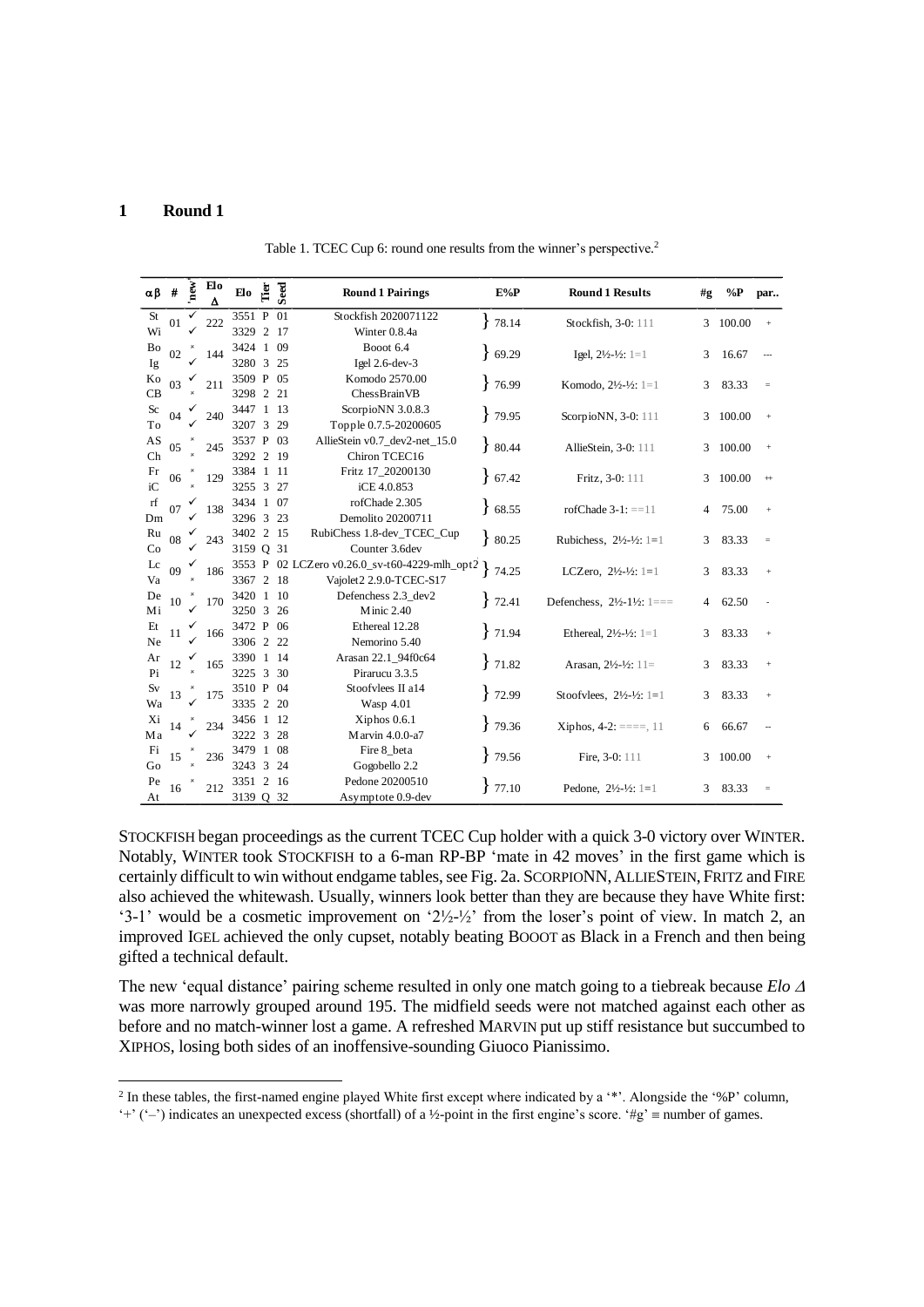#### **2 Round 2**

| $\alpha\beta$ # |                | new         | Elo<br>Δ | Elo       | م<br>م | Seed | <b>Round 2 Pairings</b>                | $E\%P$      | <b>Round 2 Results</b>                       | #g             | $\%P$ | par             |
|-----------------|----------------|-------------|----------|-----------|--------|------|----------------------------------------|-------------|----------------------------------------------|----------------|-------|-----------------|
| <b>St</b>       | 01             |             | 271      | 3551 P 01 |        |      | Stockfish 2020071122                   | 82.86       | Stockfish, $2\frac{1}{2}$ -1½: ==1=          | 4              | 62.50 |                 |
| Ig              |                |             |          | 3280 3 25 |        |      | Igel $2.6$ -dev- $3$                   |             |                                              |                |       |                 |
| Ko              | 02             |             | 62       | 3509 P 05 |        |      | Komodo 2570.00                         | 58.59       | Komodo, $2\frac{1}{2}$ -1½: 101=             | $\overline{4}$ | 62.50 | $=$             |
| <b>Sc</b>       |                |             |          | 3447 1 13 |        |      | ScorpioNN 3.0.8.3                      |             |                                              |                |       |                 |
| AS              | 03             |             | 153      | 3537 P 03 |        |      | AllieStein v0.7_dev2-net_15.0          | 70.38       | AllieStein, $2\frac{1}{2}$ -1½: ==1=         | 4              | 62.50 |                 |
| Fr              | $\times$       |             |          | 3384 1 11 |        |      | Fritz 17 20200130                      |             |                                              |                |       |                 |
| rf              | 04             |             | 32       | 3434 1 07 |        |      | rofChade 2.305                         | 54.46<br>y. | rofChade, $2\frac{1}{2}$ -1½: ==1=           | $\overline{4}$ | 62.50 | $\! + \!\!\!\!$ |
| Ru              |                |             |          | 3402 2 15 |        |      | RubiChess 1.8-dev_TCEC_Cup             |             |                                              |                |       |                 |
| $_{\rm Lc}$     | 05             |             | 133      | 3553 P    |        |      | 02 LCZero v0.26.0_sv-t60-4229-mlh_opt2 | 67.92       | LCZero, $2\frac{1}{2}$ - $\frac{1}{2}$ : =11 | $\mathbf{3}$   | 83.33 | $\ddot{}$       |
| De              |                | $\times$    |          | 3420 1 10 |        |      | Defenchess 2.3 dev2                    |             |                                              |                |       |                 |
| Et              | 06             |             | 82       | 3472 P 06 |        |      | Ethereal 12.28                         | 61.29       | Ethereal, $2\frac{1}{2} - \frac{1}{2} = 11$  | 3              | 83.33 | $\ddot{}$       |
| Ar              |                |             |          | 3390 1    |        | -14  | Arasan 22.1 94f0c64                    |             |                                              |                |       |                 |
| Sv              | 07             |             | 54       | 3510 P 04 |        |      | Stoofvlees II a14                      | 57.50       | Xiphos, $2\frac{1}{2}$ -1½: =1==             | $\overline{4}$ | 37.50 |                 |
| Xi              |                | $^{\times}$ |          | 3456 1    |        | - 12 | $Xiphos$ 0.6.1                         |             |                                              |                |       |                 |
| Fi              | 08             |             | 128      | 3479 1 08 |        |      | Fire 8 beta                            | 67.29       | Fire. $2\frac{1}{2}$ -1½: 1===               | 4              | 62.50 | $=$             |
| Pe              | $\pmb{\times}$ |             |          | 3351 2 16 |        |      | Pedone 20200510                        |             |                                              |                |       |                 |

Table 2. TCEC Cup 6: round two results from the winner's perspective.

Here, average *Elo*  $\triangle$  narrowed to 114 so we expected closer contests. In the first match, it was clear that IGEL had grown a full set of adult spines: it drew its first two games against STOCKFISH. However, it took its Queen out of the play by accepting a 'poisoned' rook, see Fig. 2b, and went down in the third game: STOCKFISH did not make the same mistake in the return. Watch out for IGEL in TCEC Season 19: this was a much better result than we were entitled to expect. KOMODO prevailed by the same score but not before SCORPIONN had the distinction of beating the eventual match winner.

The second cupset of the event was STOOFVLEES' loss to XIPHOS. We put it that way as STOOFVLEES blundered in game 2 as only it can. Fig. 2c's **49…h2??**, optically but not tactically sound, was the start of a misconceived plan which rapidly unravelled on contact with the enemy.

#### **3 The quarterfinals, semi-finals, Bronze final and final**

| $\alpha\beta$ # |                           | Š                     | Elo   | Elo       | ಕ್ಕೆ ಕೆ |  | <b>Quarter-final Pairings</b>                 | $E\%P$ |       | <b>Quarter-final Results</b>                                        | #g | $\%P$ | par      |
|-----------------|---------------------------|-----------------------|-------|-----------|---------|--|-----------------------------------------------|--------|-------|---------------------------------------------------------------------|----|-------|----------|
|                 |                           |                       |       | 3551 P 01 |         |  | Stockfish 2020071122                          |        |       |                                                                     |    |       |          |
| St $_{01}$      |                           |                       | 42    |           |         |  |                                               |        | 55.84 | Stockfish, $2\frac{1}{2}$ -1½: ==1=                                 | 4  | 62.50 | $=$      |
| Ko              |                           | ✓                     |       | 3509 P 05 |         |  | Komodo 2570.00                                |        |       |                                                                     |    |       |          |
| AS              | 02                        |                       | 103   | 3537 P 03 |         |  | AllieStein $v0.7$ _dev2-net_15.0              |        | 64.08 | AllieStein, $2\frac{1}{2}$ - $\frac{1}{2}$ : 1=1                    | 3  | 83.33 |          |
|                 |                           |                       |       | 3434 1 07 |         |  | rofChade 2.305                                |        |       |                                                                     |    |       |          |
|                 |                           |                       | 81    |           |         |  | 3553 P 02 LCZero v0.26.0_sv-t60-4229-mlh_opt2 |        | 61.16 | LCZero, $2\frac{1}{2}$ -1½: 1===                                    | 4  | 62.50 | $\equiv$ |
|                 | Lc $_{\text{Et}}$ 03      |                       |       | 3472 P 06 |         |  | Ethereal 12.28                                |        |       |                                                                     |    |       |          |
| Xi              | 04                        | $\boldsymbol{\times}$ | $-23$ | 3456 1 12 |         |  | $Xiphos$ 0.6.1                                |        | 46.79 | Fire, $7\frac{1}{2}$ -6 <sup>1</sup> / <sub>2</sub> :=====, =(x8)=1 | 14 | 46.43 |          |
| Fi              | $\boldsymbol{\mathsf{x}}$ |                       |       | 3479 1 08 |         |  | Fire 8 beta                                   |        |       |                                                                     |    |       | $=$      |

Table 3. TCEC Cup 6: quarterfinal results from the winner's perspective.

STOOFVLEES' demise at the hands of XIPHOS produced a predictably close 'Division 1' clash in the last match. In game 25 by move 45, XIPHOS thought it was lost before FIRE did. The other three quarterfinals went very much as expected, one win being decisive in each case.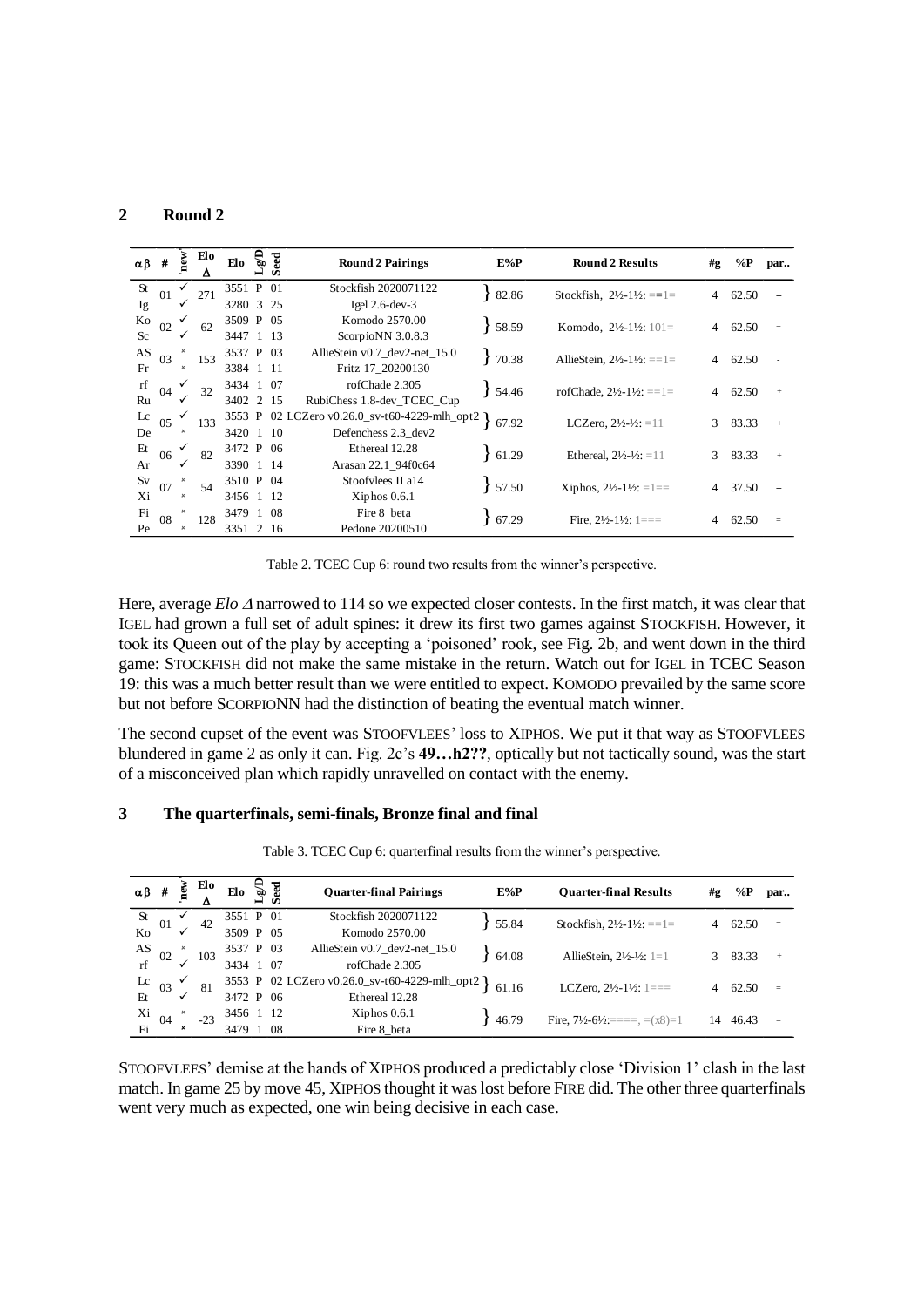Table 4. TCEC Cup 6: semi-final results from the winner's perspective.

|                                                                     |    | $\alpha \beta$ # $\frac{1}{2}$ $\frac{E10}{4}$ Elo $\frac{C}{2}$ $\frac{C}{2}$ | <b>Semi-final Pairings</b>                            | E%P   | <b>Semi-final Results</b>                              | #g | % $\mathbf{P}$ | par |
|---------------------------------------------------------------------|----|--------------------------------------------------------------------------------|-------------------------------------------------------|-------|--------------------------------------------------------|----|----------------|-----|
|                                                                     |    | 3551 P 01                                                                      | Stockfish 2020071122                                  | 51.95 | AllieStein, $3\frac{1}{2} - 2\frac{1}{2} = -1$ 6 41.67 |    |                |     |
| $\frac{\text{St}}{\text{AS}}$ 01 $\frac{\checkmark}{\checkmark}$ 14 |    | 3537 P 03                                                                      | AllieStein v0.7 dev2-net 15.0                         |       |                                                        |    |                |     |
|                                                                     | 74 |                                                                                | 3553 P 02 LCZero v0.26.0_sv-t60-4229-mlh_opt2 } 60.22 |       | LCZero, $2\frac{1}{2}$ -1½: ==1=                       |    | 62.50          | $=$ |
| $\frac{Lc}{Fi}$ 02 $\checkmark$                                     |    | 3479 1 08                                                                      | Fire 8 beta                                           |       |                                                        |    |                |     |



Fig. 2. (a) r1-g01 ST-WI pos. 64w, (b) r2-g03 ST-IG p15w, (c) r2-g24 XI-SV p50w, (d) SF-g06 AS-ST p47w.

The first semi-final went to extra time: no surprise. The evaluation graph for ALLIESTEIN's game 6 win, Fig. 4a, suggests that STOCKFISH never had a grip on the game, that maybe it lost its way around move 26 and that ALLIESTEIN was confident by move 34. By move 47, the victory via two connected passed pawns on the kingside was clear to both sides, see Fig. 2d: STOCKFISH saw it first.

In the play-off for the bronze medal, STOCKFISH unexpectedly met FIRE – there is irony in that. The games went as expected. FIRE gave a good account of itself as White and reached a drawn KQPKQ endgame on the attacking side in game 2, see Fig. 3b. However, it put up little resistance as Black and in both games, STOCKFISH thought it was '+2' after 27 moves, see Figs. 3a and 3c and the evaluation graphs in Figs. 4b and 4c.

| $\alpha\beta$ #                    |   | new      | Elo<br>Δ      | $E10 \nvert \nvert \nvert \nvert \nvert \nvert \nvert \nvert \nvert \nvert$ |  | <b>Bronze Final &amp; Final Pairings</b>                                                 |   | $E\%P$                   | <b>Results</b>                                          | #g | $\%P$   | par       |
|------------------------------------|---|----------|---------------|-----------------------------------------------------------------------------|--|------------------------------------------------------------------------------------------|---|--------------------------|---------------------------------------------------------|----|---------|-----------|
| St<br>02<br>Fi                     |   | $\times$ | 72            | 3551 P 01<br>3479 1 08                                                      |  | Stockfish 2020071122<br>Fire 8_beta                                                      |   | 59.95                    | Stockfish, $2\frac{1}{2}$ - $\frac{1}{2}$ : 1=1         |    | 3 83.33 | $\ddot{}$ |
| $\mathbf{A}\mathbf{S}$<br>01<br>Lc |   |          | $-16$         |                                                                             |  | 3537 P 03 AllieStein v0.7_dev2-net_15.0<br>3553 P 02 LCZero v0.26.0_sv-t60-4229-mlh_opt2 |   | $+47.77$                 | AllieStein, $2\frac{1}{2}$ -1½: 1===                    |    | 4 62.50 | $^{+}$    |
| Ï                                  |   |          |               |                                                                             |  |                                                                                          | 罝 |                          | 皇                                                       |    | Y.      |           |
|                                    |   | 買        |               |                                                                             |  | $\mathcal{E}$                                                                            |   | w                        | 皇皇                                                      |    |         |           |
|                                    |   |          |               |                                                                             |  | ġ                                                                                        |   |                          | W<br>$\mathbb{C}$                                       |    |         |           |
|                                    | W |          | $\mathcal{E}$ |                                                                             |  | $\dot{\mathbb{P}}$<br>$\mathcal{B}$                                                      |   |                          | 皇皇台                                                     |    | 買       | Å         |
|                                    |   |          | ٣             | $\mathbf{w}$                                                                |  | 曹<br>b                                                                                   |   | $\oplus$<br>$\mathbf{c}$ | ♔<br>$\mathbf{\dot{Q}}$<br>$\mathcal{B}$<br>R<br>鬥<br>d | 宣  |         |           |

Table 5. TCEC Cup 6: the STOCKFISH – FIRE play-off and the LEELA CHESS ZERO – ALLIESTEIN final.

Fig. 3. (a) BF-g01 ST-FI p28w, (b) BF-g02 FI-ST p44w, (c) BF-g03 ST-FI p28w, (d) F-g01 AS-LC p37b.